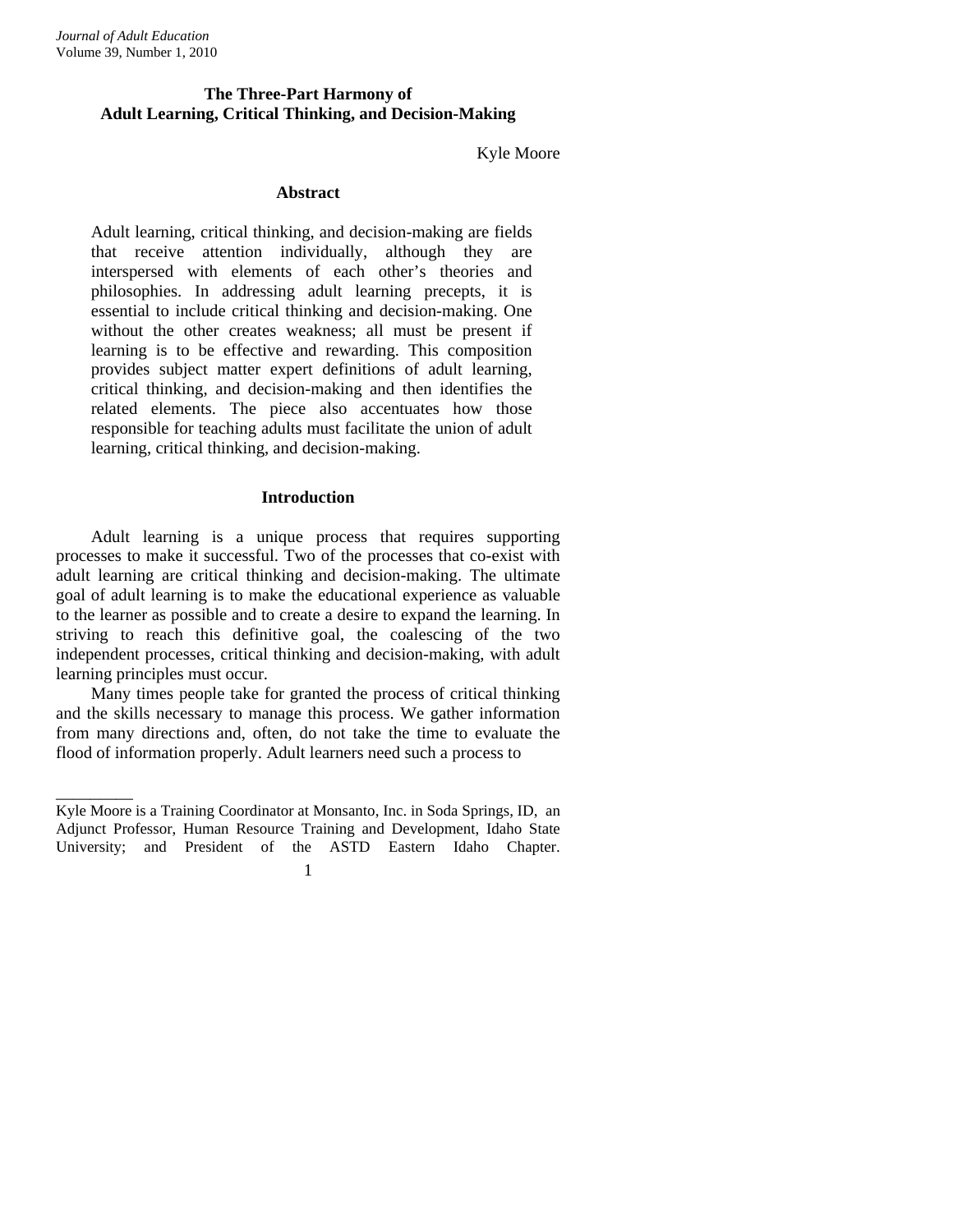assist them in determining if the information they receive in an educational setting (and in life) addresses their identified needs. Recognition of the need for and application of the critical thinking and decision-making processes is vital to meaningful adult learning. The merging of the processes of critical thinking and decision-making with the adult learning process significantly increases the probability of successful learning.

### **Adult Learning Hypothesis**

Adult learning is a complex process which many researchers and experts have a difficult time defining, due to the extraordinary number of variables that affect adult learning. Some of those variables are learning styles, teaching styles, motivation for participating in learning, cultural issues, student's self-esteem, past learning experiences, and personal problems. Most adult learning experts agree that adult learning is based on the concept that adults are motivated to learn by internal and/or external forces. Adults will learn more effectively if the subject matter is meaningful to them and relevant to their goals, they keep their goals and objectives in mind, and possess a deep inner desire to learn. In addition, the numerous life experiences the adult learner has accumulated provide a resource to draw upon when learning.

Malcolm Knowles (as cited in Galbraith, 2004, p. 23) "describes adult learners as being self-directing, as deriving only positive benefits from experience, as possessing great readiness to learn, as voluntarily entering an educational activity with life-centered, task-centered, or problem-centered orientation to learning, and as being internally motivated." Adults learn through independent and interdependent experiences and have a drive to gain new knowledge they consider as being important to them and their lives. Adults seek out knowledge that will enable them to progress mentally, provide workplace advancement, improve social aspects of their life, justify their beliefs or behaviors, or change their beliefs and behaviors. Adult learning is the result of adults seeking answers to life's challenges and to their own personal needs and desires.

Adults possess a preferred learning style and learn more effectively if the instruction delivery style addresses the learner's preferred learning style. Adults learn better in situations where they are comfortable both physically and psychologically. When these conditions are met, adult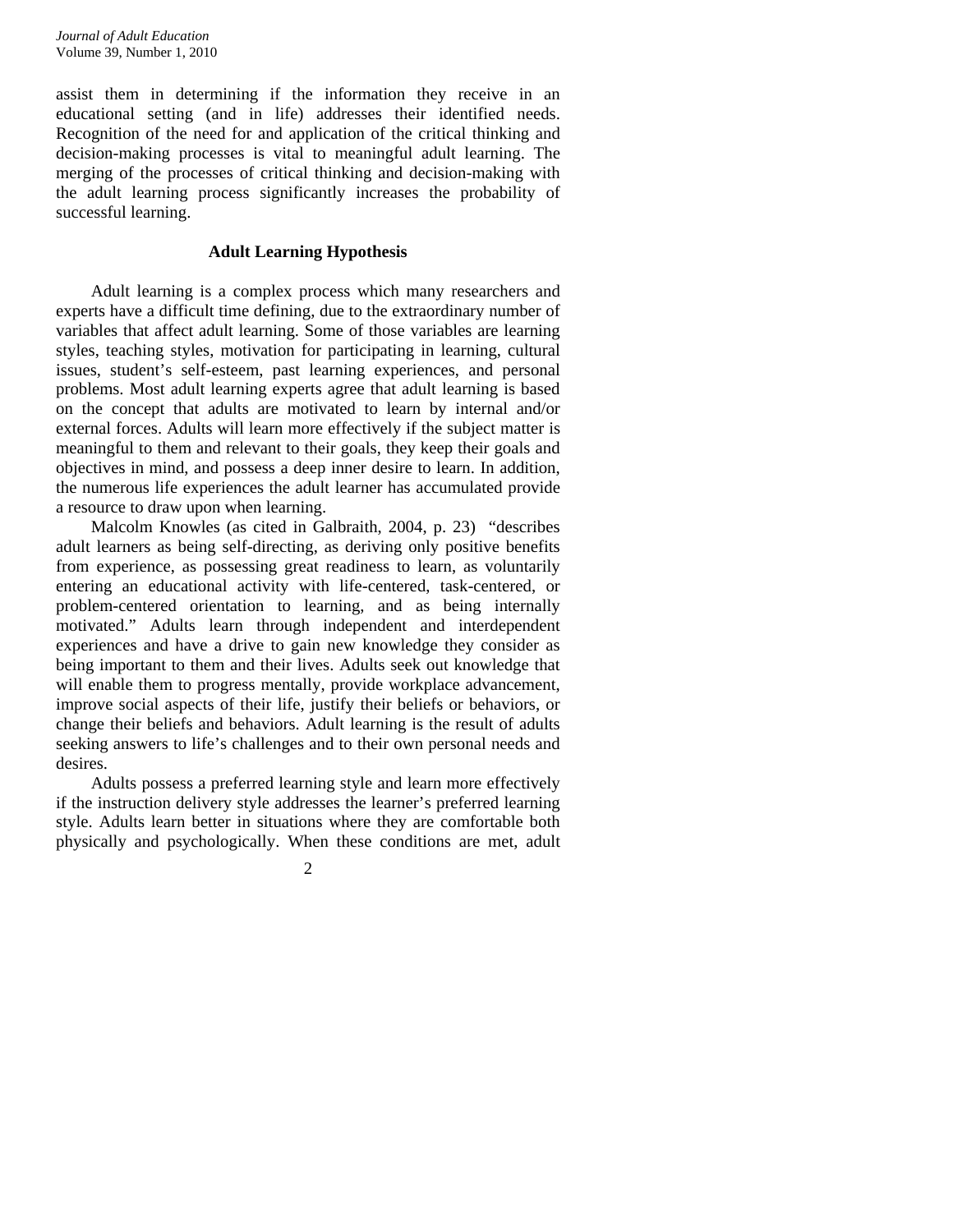learners are more willing and able to question, evaluate, and come to informed conclusions (think critically) about the subject matter and how it affects their lives.

### **Knowles, Holton III, and Swanson's Depiction of Adult Learning**

 One term, now well known in adult learning circles, is andragogy. This term, thought to be originated by Alexander Kapp, a  $19<sup>th</sup>$  century German grammar school teacher, lost and gained recognition through the years and, as of today, is popularized by the adult learning process.

 Andragogy, as defined in *The Adult Learner: The Definitive Classic in Adult Education and Human Resource Development*, is "the art and science of helping adults learn " (Knowles, Holton III, & Swanson, 1998, p. 61). Many adult learning experts agree that there are major differences between how children learn and how adults learn. Utilizing the principles of andragogy is a way to differentiate between how children learn and how adults learn.

 Knowles, Holton III, and Swanson provide a list of assumptions that are associated with andragogy and adult learning (pp. 64–68). A summary of these assumptions is as follows:

- 1. Adults need to know why they need to learn something before undertaking to learn it.
- 2. Adults have a self-concept of being responsible for their own decisions, for their own lives.
- 3. Adults come into an educational activity with both a greater volume and different quality of experiences from youths.
- 4. Adults become ready to learn those things they need to know and be able to do in order to cope effectively with their real-life situations.
- 5. In contrast to children's and youths' subject-centered orientation to learning (at least in school) adults are life-centered (or taskcentered or problem-centered) in their orientation to learning.
- 6. While adults are responsive to some external motivators (better jobs, promotions, higher salaries, and the like), the most potent motivators are internal pressures (the desire for increased job satisfaction, self-esteem, quality of life, and the like).

These assumptions form the basis for many adult learning models that attempt to address the needs adult learners identify and ensure that those teaching adult learners approach the educational process differently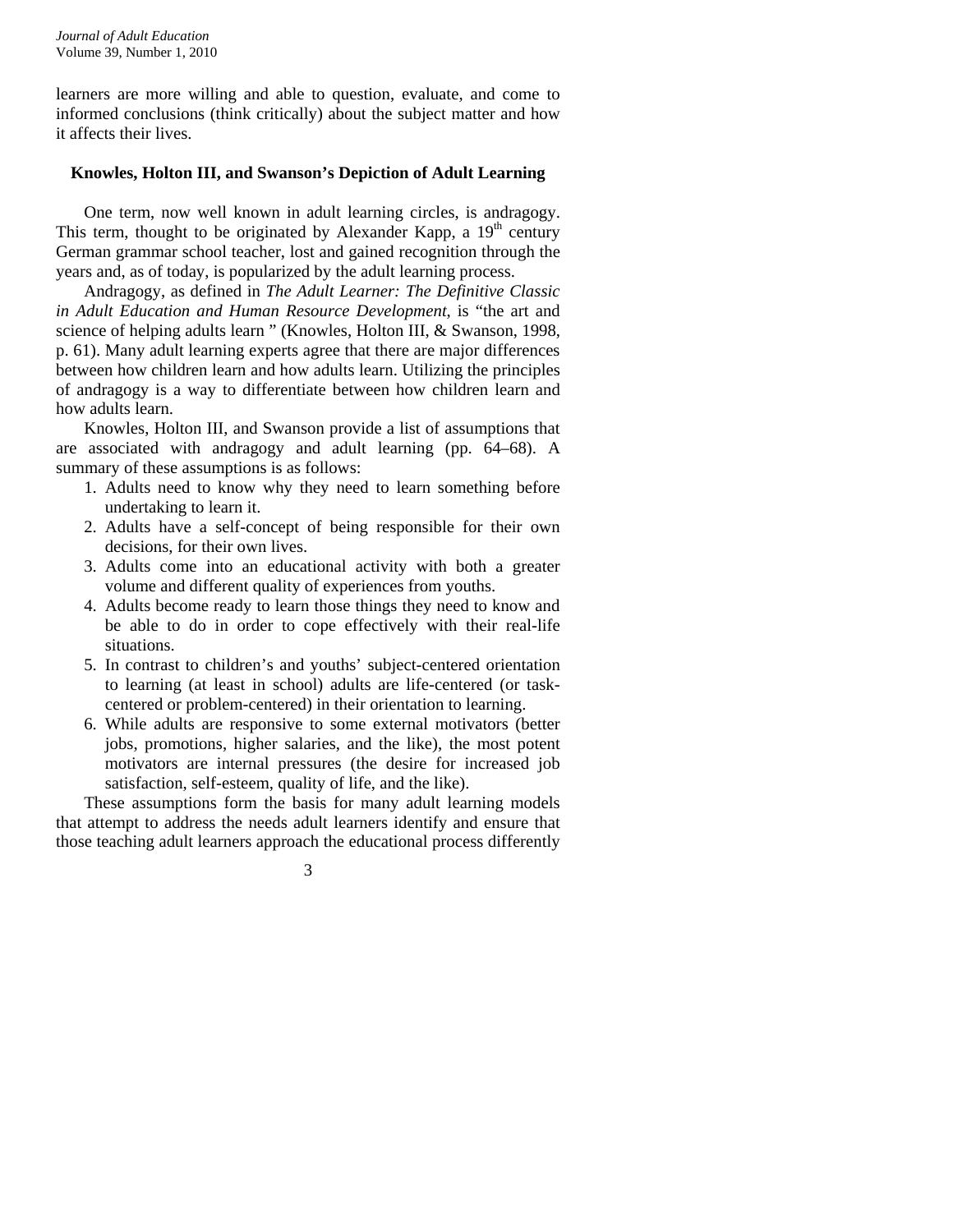than they would when teaching children and youths. Teachers of adults must take on a role much like a facilitator and work under the conviction that they are there to facilitate the learning process and ensure the adult learners receive the knowledge they need or desire.

### **Critical Thinking Concepts**

Just as for adult learning, there are many definitions for critical thinking. Each definition is somewhat different, but all retain aspects of the principles that compose an overall definition of critical thinking and its properties. Those who study this subject such as Norris, Halpern, and Maiorana, define it using anywhere from a single sentence up to an entire paragraph containing over 100 words. No matter what the definition, there always appears to be a link that makes the definitions similar in meaning. The definitions allow readers to see critical thinking as an uncomplicated course of action or a complex approach to arriving at an educated decision by implementing a strategy for questioning and reasoning that will allow arrival at a final well-informed outcome.

Halpern (as cited in Fowler, 2002) defines critical thinking as "thinking that is purposeful, reasoned, and goal-directed – the kind of thinking involved in solving problems, formulating inferences, calculating likelihoods, and making decisions when the thinker is using skills that are thoughtful and effective for the particular context and type of thinking task" (Fowler, 2002). Mariorana (as cited in Fowler, 2002) includes "critical thinking is, therefore to achieve understanding, evaluate view points, and solve problems." These definitions mention "goal-directed" and "achieving understanding" which relate well to each other and are a common bond in the utilization of critical thinking methods.

### **Subject Experts' Elucidation of Critical Thinking**

Brown and Keeley define critical thinking as "reacting with systematic evaluation to what you have heard or read" (2000, p. 2). These authorities state that this reaction and systematic evaluation "requires a set of skills and attitudes" (p. 2). The skills and attitudes are built around a set of critical questions that provide a structure for critical thinking. Also involved in critical thinking is the process of conducting a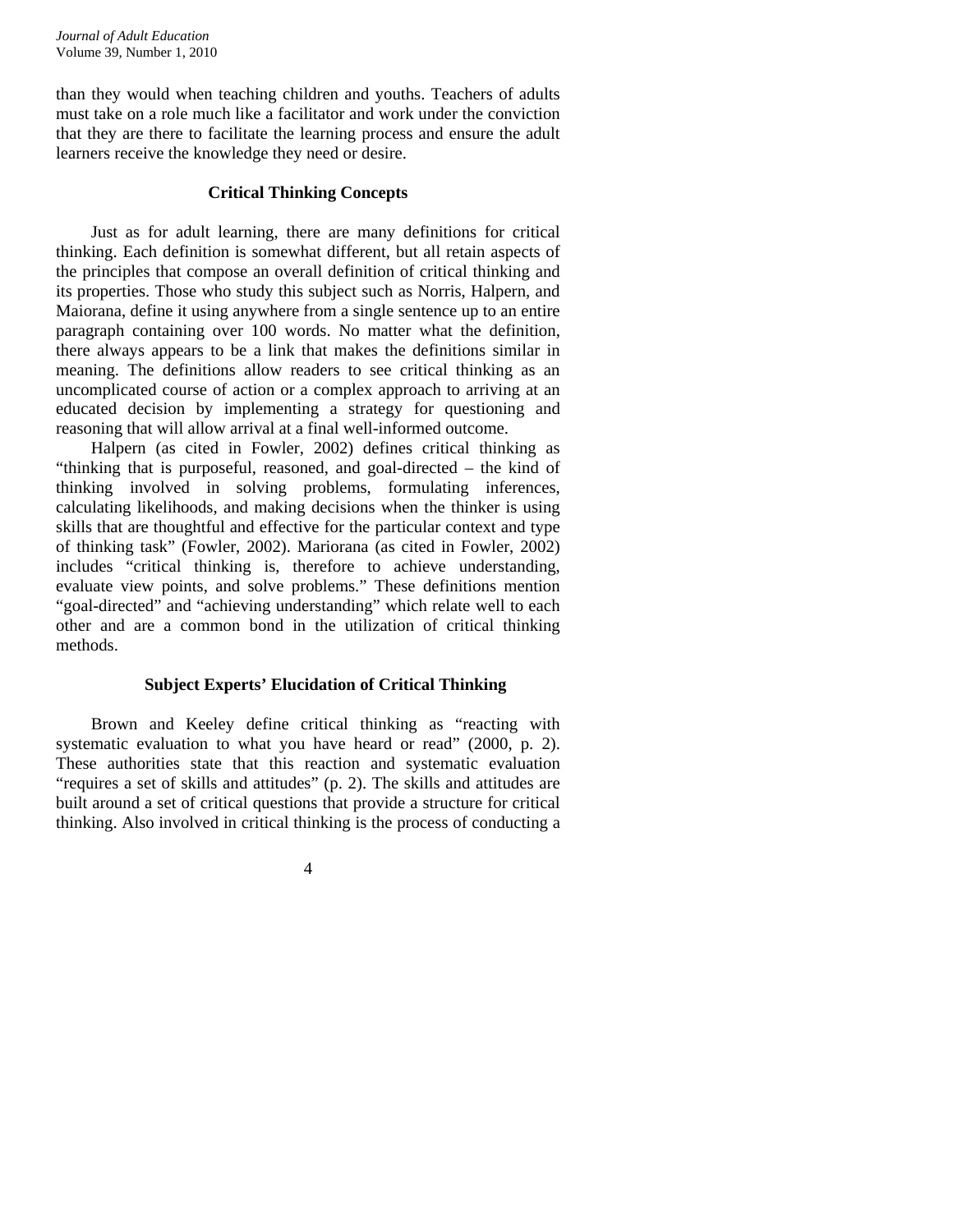"continual, ongoing search to identify better opinions, decisions, or judgments" (p.2).

Brown and Keeley (2002) define two types of thinking that have their specific advantages and disadvantages. These two approaches to thinking are the sponge style and the panning-for-gold style. They describe the sponge style as absorbing information through a nonparticipatory approach, simply absorbing information about the world in a relatively passive manner. The panning-for-gold style is a more involved style of thinking that requires the thinker to participate actively using a questioning attitude. Both styles have advantages and disadvantages, but Brown and Keeley support the use of the panning-forgold style because it allows the thinkers to ask "critical questions" (p. 2) that will assist them in identifying issues, clearing up ambiguity, determining the assumptions that are present, ensuring the information is good, and what reasonable conclusions are possible. This allows the thinkers to absorb what they want to, and reject any information and assumptions they find to be specious.

Kirby, Goodpaster, and Levine, (1999) describe creative thinking, organization, logical thinking, scientific thinking, persuasive thinking, and problem solving as all being part of critical thinking. They define creative thinking as "taking the old and mixing it, moving it, breaking it, or building it into newness" (p. 108). Organizing is "find[ing] basic orders that are both in the universe and in our minds, we can use those strong orders in our thinking" (p. 119). The authors explain logical thinking as "identifying reasoning fallacies in one's own and in others' thinking (p. 134). Scientific thinking is necessary as it includes observation, hypothesis formulation, experimentation or data collection, and verification as necessary steps to deal with the tremendous amount of data we have today (p. 194). Persuasive thinking involves influencing others to accept our message. The key to this type of thinking is to ensure biases, emotions, and ethics do not cloud the picture. "We must understand human nature, control our emotions, and think carefully; and we must be aware of the time, the place, our involvement, the message, the receivers, and their values" (p. 226) when we see the need to persuade others. Finally, Kirby, Goodpaster, and Levine state that problem solving is "applying critical thinking to achieve the goals and personal harmony that are important in our personal and professional lives" (p. 251).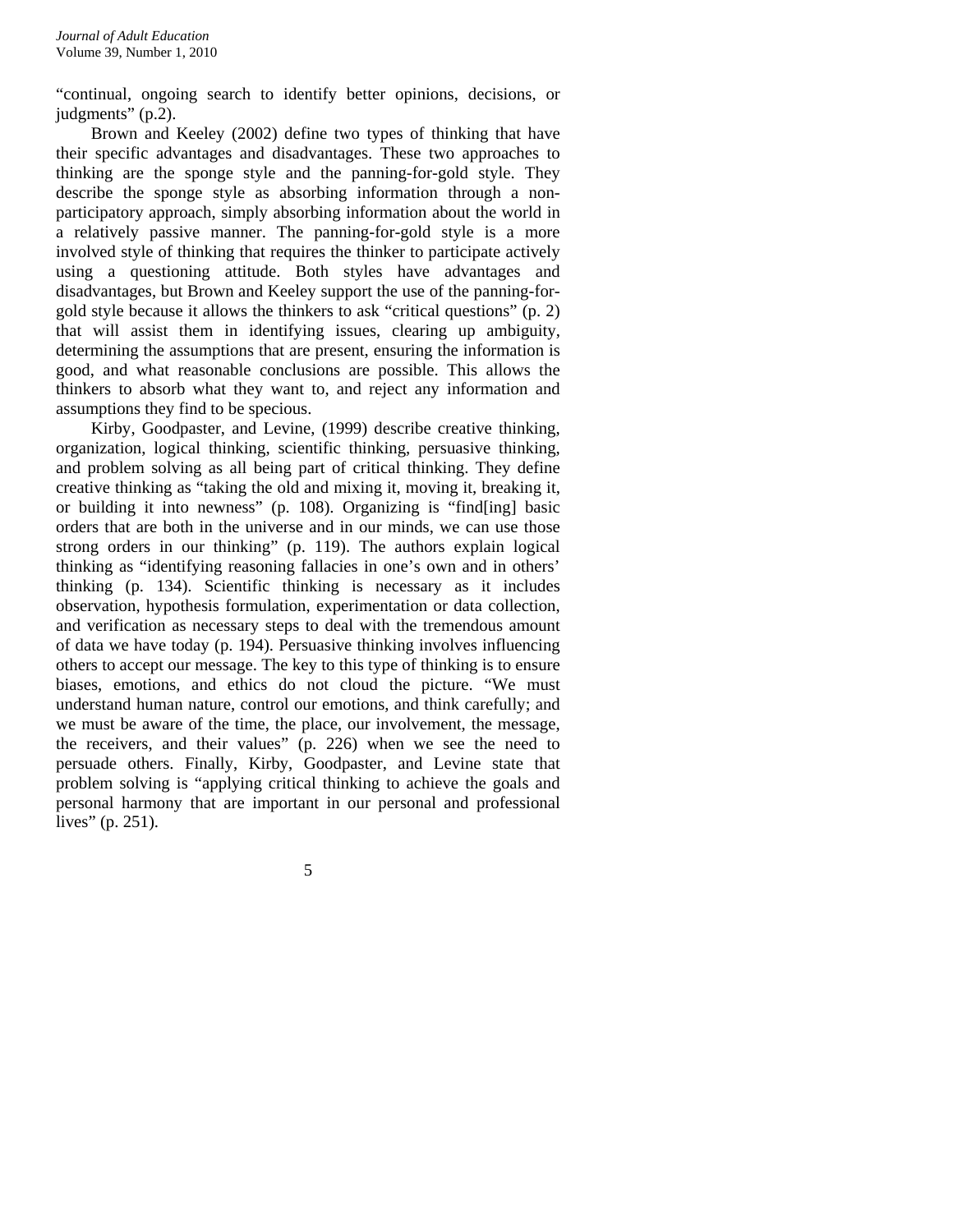### **Decision-Making: The Product of Critical Thinking**

Decision-making, in today's world, is many times a disorganized, impulsive process which results in making conclusions without the necessary information and analysis. Many times this results in negative consequences for the decision maker and those affected by the decision. Skillful decision-making relies on reasoning and allows the decision maker to take into account a significant amount of information and alternatives to arrive at a rational decision.

The concept of decision-making carries many definitions, as does critical thinking. Decisions can affect many people, either adversely or favorably, and all decisions will most likely affect different people in different ways. For this reason, it is imperative to make decisions in a way that addresses the many issues leading to the outcome and its reason for becoming a decision in the first place.

Decision-making is a process on which those who have studied the aspects of decision-making agree. The key steps in the process are defining the problem, researching the problem, generating a list of alternatives, and making a knowledgeable choice or decision out of those alternatives. Some experts on decision making include additional steps, but the basic steps remain the same. The result of adhering to these steps and allowing them to guide the decision maker is a decision supported by facts. This also allows the decision maker to have confidence in the decision.

### **McCall and Kaplan's Premise of Decision-Making**

McCall and Kaplan (1990, p. 4), define rules for quick decisionmaking actions and convoluted action, both of which are good decisionmaking processes, depending on the situation. They explain the decisionmaking process and how the complexity of the problem affects this process or which process should be applied. Most problems coexist with other problems, both related and unrelated to the core problem. McCall and Kaplan support the concept introduced by Burns that problems and decision-making are "a process, a sequence of behavior, that stretches back into a murky past and forward into a murkier future. [It is] a turbulent stream rather than … an assembly line operation… a twisted, unshapely halting flow" (p. xviii). This quote stresses the fact that, many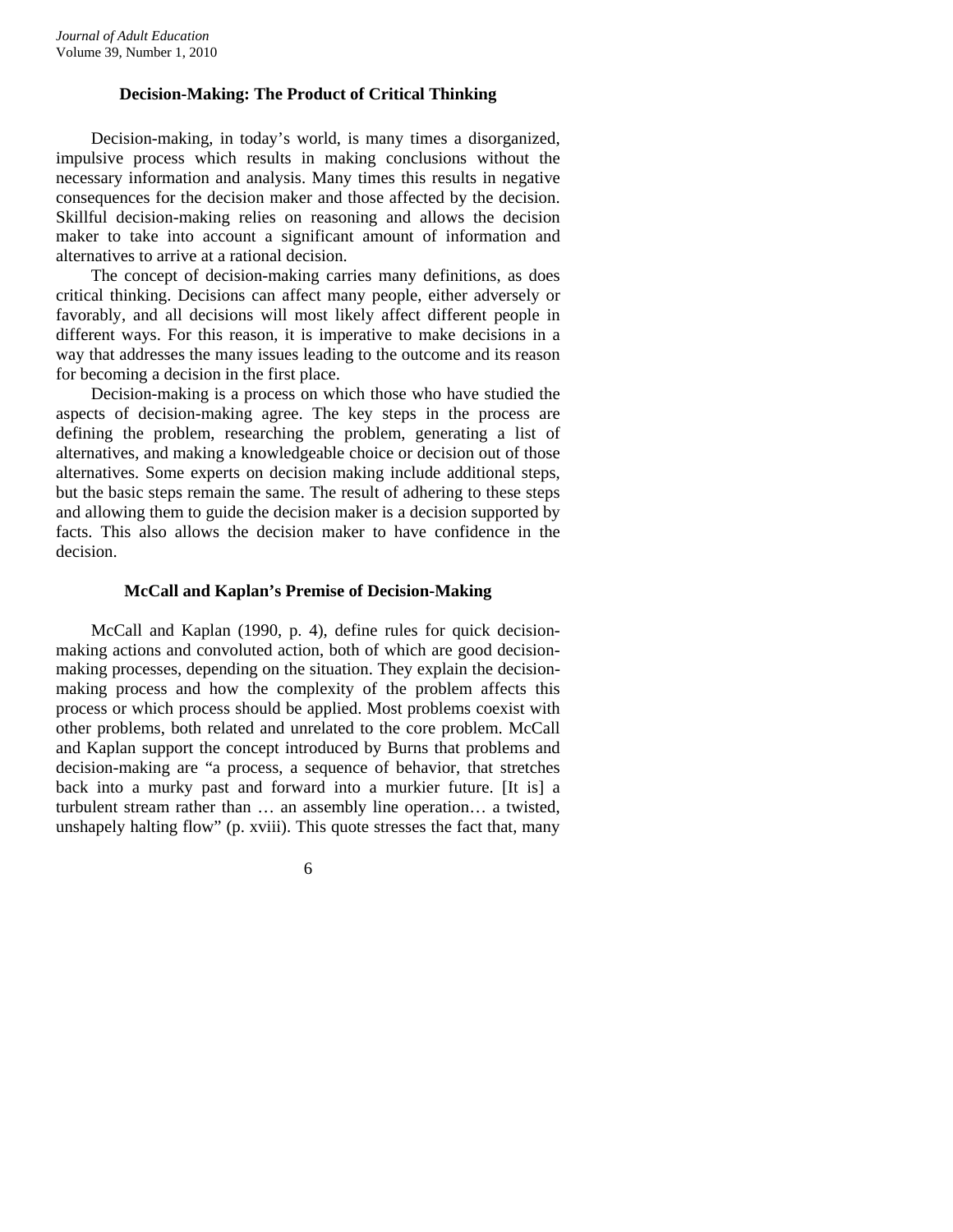times, a significant amount of instability goes along with the decisionmaking process.

## **Relationship of Critical Thinking and Decision-Making**

Critical thinking and decision-making are interrelated in the sense that, to make skilled decisions, the concepts of critical thinking are a necessity. In fact, the relationship between critical thinking and decisionmaking is so close that there should be very little differentiation made between the two philosophies. Critical thinking involves asking critical questions that will lead to a sound conclusion, thus resulting in a sound decision. Both decision-making and critical thinking include formulating a good problem identification approach, researching and seeking alternate courses of action, considering other points of view, and determining which choice is the best choice to execute.

Another relationship between critical thinking and decision-making is the actuality that accurate critical thinking involves entering into the decision making process repeatedly to arrive at a crystal-clear conclusion. Every question asked brings a new decision to the process and the number of critical questions necessary to reach a decision may increase or decrease, depending on the complexity of the problem.

## **The Three-Part Harmony of Critical Thinking, Decision-Making, and Adult Learning**

In demonstrating a strong connection between adult learning, critical thinking, and decision-making, one only has to browse through some of the numerous books and articles on adult education. Very seldom will one find a book on adult learning that does not mention critical thinking and the ability to make informed decisions. Since there are so many variables in the adult learning process, it only seems natural that critical thinking and decision-making are an integral part of the learning process.

The concepts related to adult learning, such as justifying beliefs or behaviors, changing beliefs or behaviors, as well as the drive to gain new and essential knowledge requires adult learners to be familiar with and apply critical thinking techniques. However, the key to the relationship between adult learning and critical thinking (which includes decisionmaking) is to convince adult learners that learning critical thinking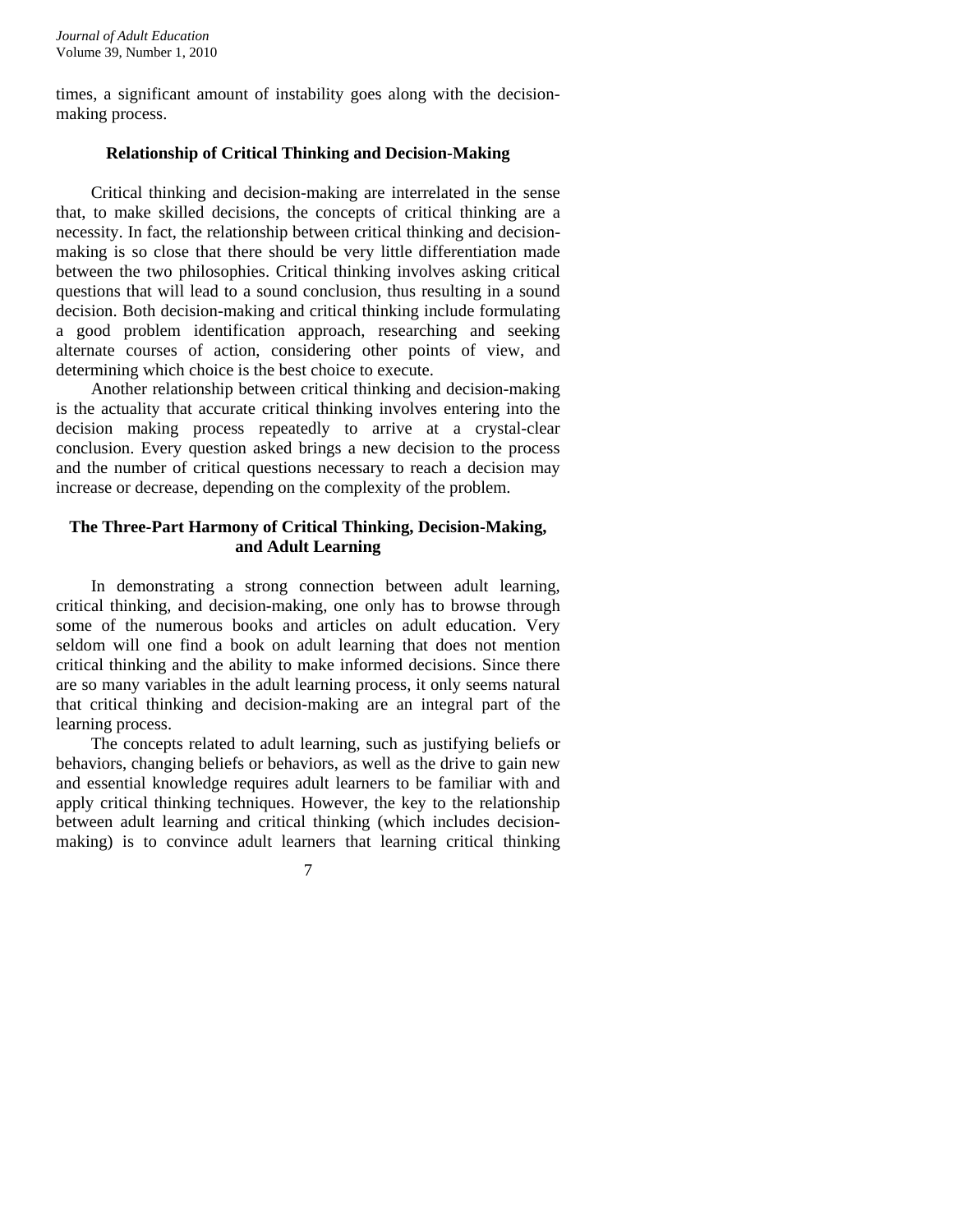processes is important to them and will be of value to them in their learning, their workplace, and their lives.

Knowledge of the many barriers to critical thinking may serve to address the issue of importance and value of the knowledge behind critical thinking. Kirby, Goodpaster, and Levin identify some of these barriers as being, "enculturation, …values and preferences you have now … [which] were instilled in you since birth by your culture" (1999, p.14), "self-concept…the way we view ourselves" (p. 19), "ego defenses, …psychological coping strategies that distort reality in order to protect ourselves from anxiety, guilt, and other bad feelings" (p. 22), "selfserving biases…biases in our thinking and perception that serve to protect or elevate our self-esteem" (p. 24), and "emotional influences" (p. 29), such as anger, passion, and depression.

A barrier to critical thinking, described by Galbraith, is hegemonic assumptions. "Hegemonic assumptions are assumptions that we embrace eagerly because we think they are in our own best interests" (2004, p. 342). The hegemonic assumptions that do not serve our best interests sometimes blind us. Enculturation develops, as these assumptions become part of our society.

The instructor is responsible for harmonizing critical thinking, decision-making, and adult learning in that they must create a learning environment that fosters a desire in adult learners to recognize the need for critical thinking. Instructors of adults must also help learners see the vital connection between adult learning and critical thinking. Methods for accomplishing this are numerous, but learner involvement, utilization of real-life experiences, and an instructor with subject matter expertise are essential for learning success.

#### **Conclusion**

Adult learning, critical thinking, and decision-making are complex processes that challenge adults constantly. The fact that adult learning styles vary makes the challenge even more difficult. Two preeminent benefits of thinking critically are providing the thinker/learner with a systematic approach to evaluating the subject matter and providing this same systematic approach to evaluating discussions and problems.

The use of learning tools such as research assignments that include application of critical thinking and decision-making skills to form conclusions are an effective approach to strengthening the relationship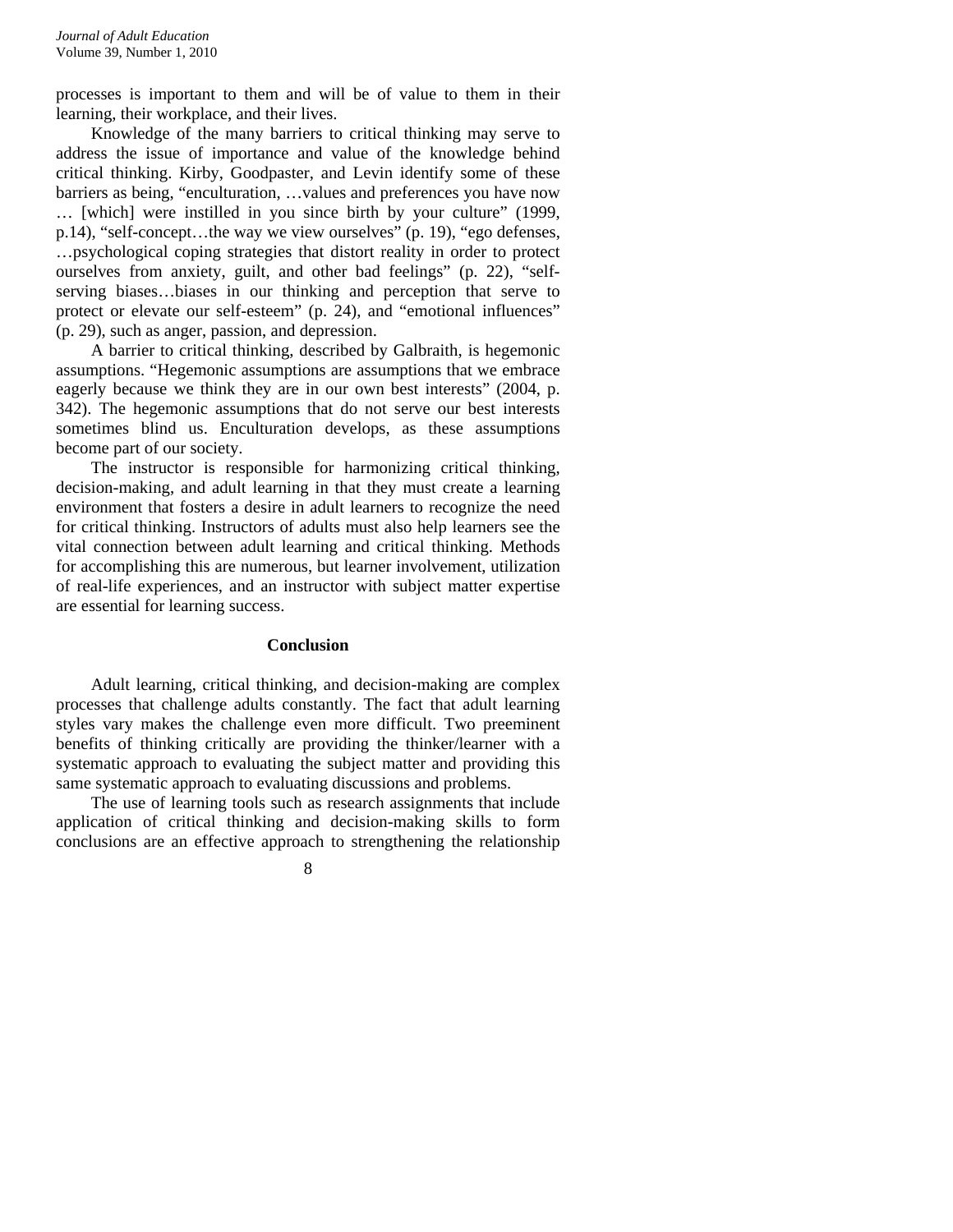between adult learning, critical thinking, and decision-making. Enhance this type of assignment by centering it on controversial issues that encourage the use of processes such as Brown and Keeley's "panning for gold" approach to critical thinking and decision-making.

Frequent use of open-ended questions during classroom discussions, allowing learners time to ponder the questions and group interaction all encourage the development of critical thinking skills. This systematic approach to critical thinking presents a more organized method of managing a situation or learning experience that requires implementation of critical thinking skills. The thinker/learner can employ a system of skills and attitudes that allow the thinker to arrive at a sound conclusion.

Those responsible for teaching adults must take on the responsibility of creating a learning environment that facilitates critical thinking and ensures learners see the vital connection between adult learning, critical thinking, and decision-making. Have learners develop a philosophy on learning that includes aspects of critical thinking and decision-making. Have them review their philosophy periodically throughout the course.

A constructive learning environment, development of critical thinking skills, and constant application of those skills makes the relationship between adult learning, critical thinking, and sound decision making a harmonious association.

### **References**

- Brown, M. N. & Keeley, S. M., (2000). *Critical thinking: Asking the right questions.* Upper Saddle River, NJ: Pearson Custom Publishing.
- Fowler, B. (1996). Critical thinking definitions. *Critical Thinking Across the Curriculum Project.* Retrieved February 13, 2005, from http://www.kcmetro.cc.mo.us/longview/ctac/definitions.htm
- Galbraith, M. W. (Ed.). (2004). *Adult learning methods: A guide for effective instruction* (3rd ed.). Malabar, FL: Krieger Publishing Company.
- Kirby, G. R., Goodpaster, J. R., & Levine, M. (1999). *Critical thinking.* Boston: Pearson Custom Publishing.
- Knowles, M. S., Holton III, E. F., & Swanson, R. A. (1998). *The adult learner: The definitive classic in adult education and human resource development* (5<sup>th</sup> ed.). Houston: Gulf Publishing Company.

<sup>9</sup>